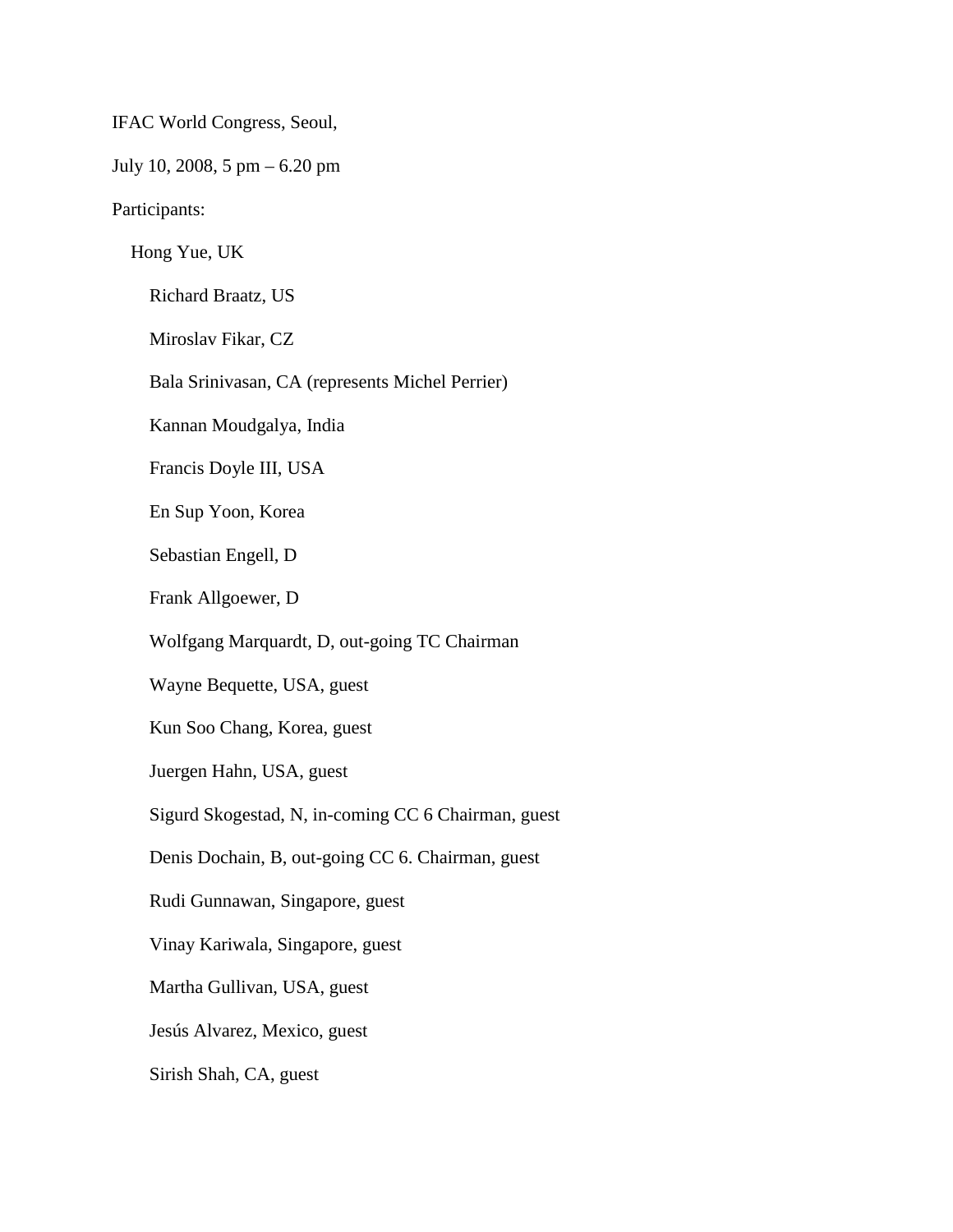1. Welcome, minutes, agenda

The minutes of the last meeting during Dycops in Cancun in July 2007 have been accepted. The agenda is slightly revised to accommodate the schedule of participants.

2. Future meetings

The Adchem and Dycops meetings will be held in the Asian-Pacific region in 2012 and 2013.

Singapore and India are interested in hosting one of the meetings. Singapore will also bid for PSE 2009. If accepted, Adchem and PSE could be hold back to back in 2009 in Singapore. In this case Dycops and CAB will be held in India in 2013. The May/June time period should be avoided. Bombay has been suggested as a possible location for the event.

The TC Chair has to negotiate with the TC Chair of TC 8.4 whether India or Singapore would be supported by him. Since India is not yet a member of IFAC, Kannan Moudgalya will take action to file a membership application to IFAC as soon as possible.

3. Review of TC 6.1 contribution to WC program

The contribution of TC 6.1 has been organized by the Congress Technical Associate Editors (CTAEs) Juergen Hahn (USA), Martin Moennigmann (D) and C. C. Yu (Taiwan). Martin Mönnigmann has acted as the Chairman. Wolfgang Marquardt provided guidance and support on a request basis.

A total of 121 contributions were accepted from about 160 submitted papers. 30 invited oral contributions were presented in 5 invited sessions, 72 oral contributions were presented in 12 regular sessions, 19 poster contributions were presented in one poster session. The acceptance rate was slightly higher than 75%. All papers were reviewed by at least two reviewers. The decision was taken by the CTE and the CTAEs.

The following 5 invited sessions were held by TC 6.1:

? Control and monitoring of semiconductor manufacturing,

Ho, Weng Khuen and Qin, S. Joe

? Control mechanisms in systems biology,

Ogunnaike, Babatunde A. and Hahn, Juergen

? Industrial application of process control,

Han, Chonghun and Yu, Cheng-Ching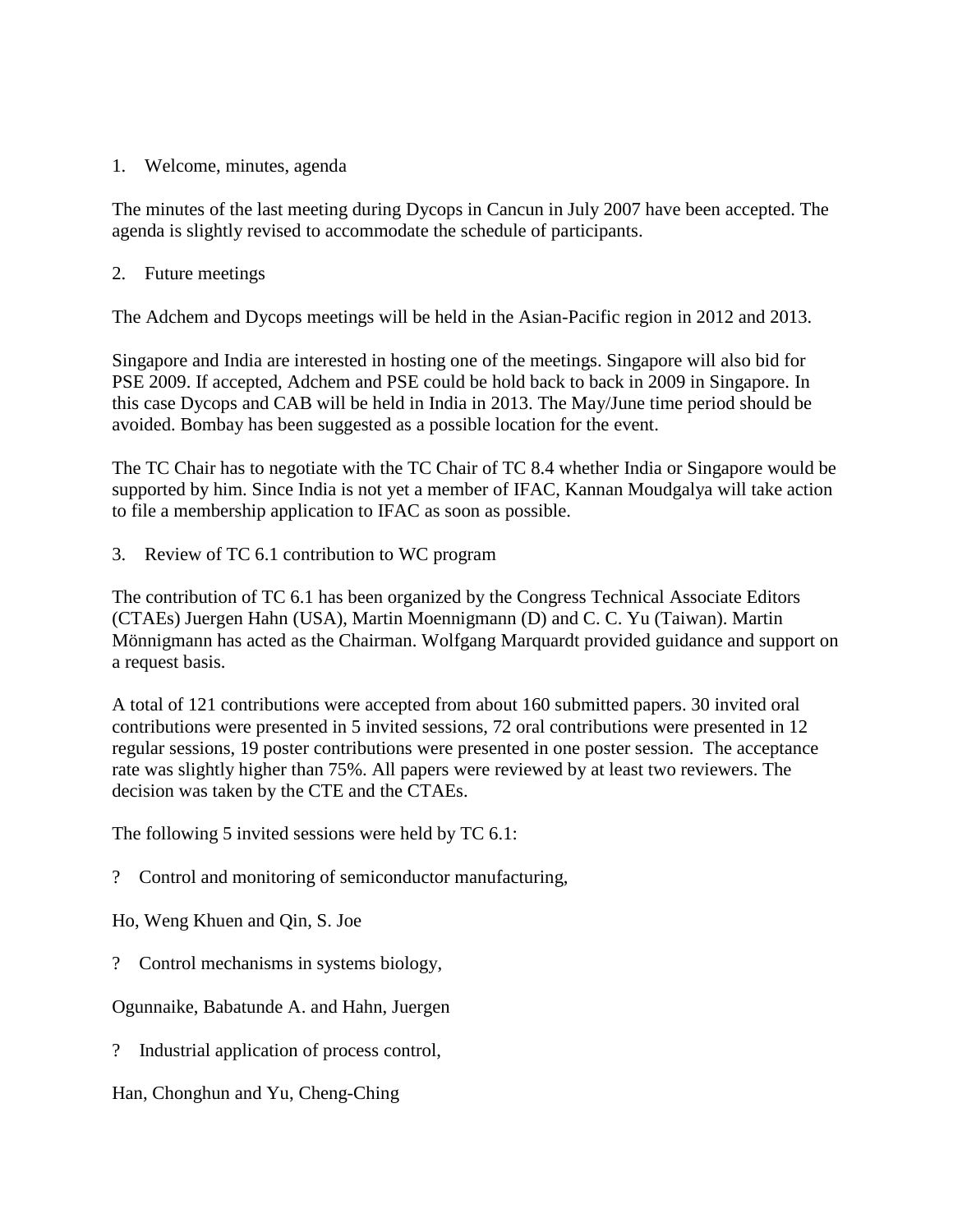? Applications of nonlinear optimization and predictive control,

Findeisen, Rolf and Engell, Sebastian

? New theoretical results and numerical methods in optimization based control, Findeisen, Rolf and Engell, Sebastian

The last two invited sessions formed a mini-symposium.

In addition, the following 2 tutorial pre-conference workshops were held by TC 6.1:

- Chance constrained process optimization and control under uncertainty, Pu Li
- Robustness in systems biology: methods and applications,

Bullinger, Eric; Hong Yue; Frank Allgöwer; Rolf Findeisen; Pablo A. Ingelsias; Elling Jacobson, Camilla Trané, Rick Middleton, Oliver Mason, Jongrae Kim, and Declan Bates

Lessons learnt:

? The TC program could be improved for the next WC by planning 1-2 keynotes in the sessions to get a higher visibility of process control, assuming that they are again prominently exposed in the program.

? We should again suggest 4-5 invited sessions, a few pre-conference tutorial workshops and attract at least the same number of contributed papers.

? Unfortunately, the room hosting most of the TC6.1 has been too small. If statistics information on attendance in room 328 is available, it should be used for the planning of the next congress.

? In case the Italian colleagues plan again highlight sessions, TC 6.1 representatives should become involved early to get a slot for TC 6.1. Chemical process industries should be approached early on to get involved in WC 2011. Sigurd Skogestad, Frank Doyle and Denis Dochain will raise these issues at the next TB meeting in London.

4. Upcoming meetings

Adchem 2009: Sebastian Engell reports. More attention will be given to poster presentations by means to be decided. A young author's award will be given for the first time to papers with all authors 35 years and younger. There will be no printed preprints, but CD only. The registration fee is very attractive, since it includes lodging, meals and banquet, welcoming reception, and boat tour. The format will closely follow that of the last Adchem. 3 plenaries and 6 keynotes will be included in the program. Half of the keynotes will be invited and half will be selected from the contributed papers. The authors can suggest that their paper could be considered for a